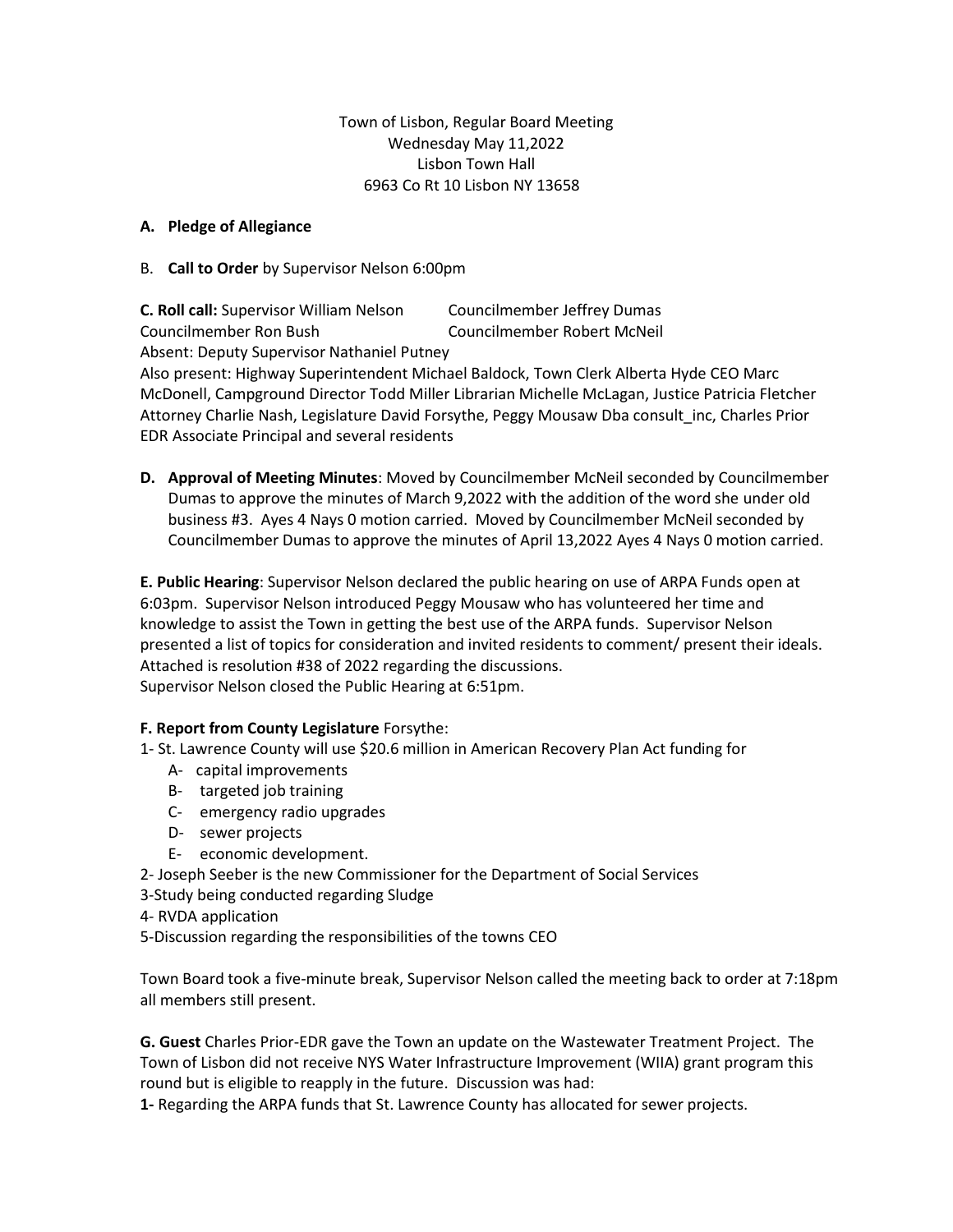**2-** The Town of Lisbon's project is shovel ready as soon as the funding is secured.

**3-** The Town is still looking at a May 1,2023 completion date for the required disinfection system to be operational.

## **H. Correspondence**:

1- Sales Tax check for the 2nd qtr. 2022 received

2- New billing and equipment rental rates for DANC, these rates do not affect the Towns base contract amount, but they are the new rates for any added work performed.

 **I. Public Comment**: Randy Sabourin 266 Taggart Road Lisbon requested the Town install signs on his road warning people of horses and children at play. Highway Superintendent stated that the Towns insurance company had him remove all the children at play signs due to the Towns liability but that he would investigate if they would allow horse signs.

## **J. Approval of Voucher Abstract and Audited Claims:**

| General- \$53,961.44                                                              | Highway \$45,804.36 |
|-----------------------------------------------------------------------------------|---------------------|
| Sewer-\$4,774.05                                                                  | Water\$1,187.24     |
| T&A-\$809.54                                                                      | Payroll \$58,404.23 |
| Moved by Supervisor Nelson seconded by Councilmember Dumas to approve payments to |                     |
| bill #989-1048, Ayes 4 Nays0 Motion carried.                                      |                     |

## K. **Budget Review**:

- 1- Aprils 2022 financial reports were emailed to Town Board members.
- 2- Councilmember McNeil reported that the 2021 Justice Court audit was completed. All records are in good shape. When asked if the Court Clerk had any recommendations that could help improve the Justice Court Ms. Armstrong stated that the Court Clerk position should be full time.

## **L. Reports of Departments:**

Supervisor-ARPA 's 1<sup>st</sup> report was filed April 19,2022

Town Clerk- May's report given to each Board Member

Highway Superintendent-

- 1- The Town has received its letter from the NYS DOT regarding reimbursements from the CHIPS, PAVE-NY AND EWR programs. Discussion followed regarding what it is going to cost to do road work this season. The agreement to spend Highway funds is going to have to be amended. Town Board was all in agreement to have the Highway Superintendent Baldock make the decisions on how to spend the budget funds.
- 2- Project on the Wood Road is complete, roads are being graded, culverts installed, repairs that were approved at Aprils Town Board meeting at the sewer plant are done.
- 3- The Tour that Legislature Forsythe set up at the new County in Barn in Lisbon was very informative.
- 4- There have been equipment repairs to one of the 2007 Mack trucks, the new lawn mower, and the paver
- 5- The County has asked the Town to work with them cutting shoulders in the Town of Lisbon, they will be reimbursing the Town \$4,000.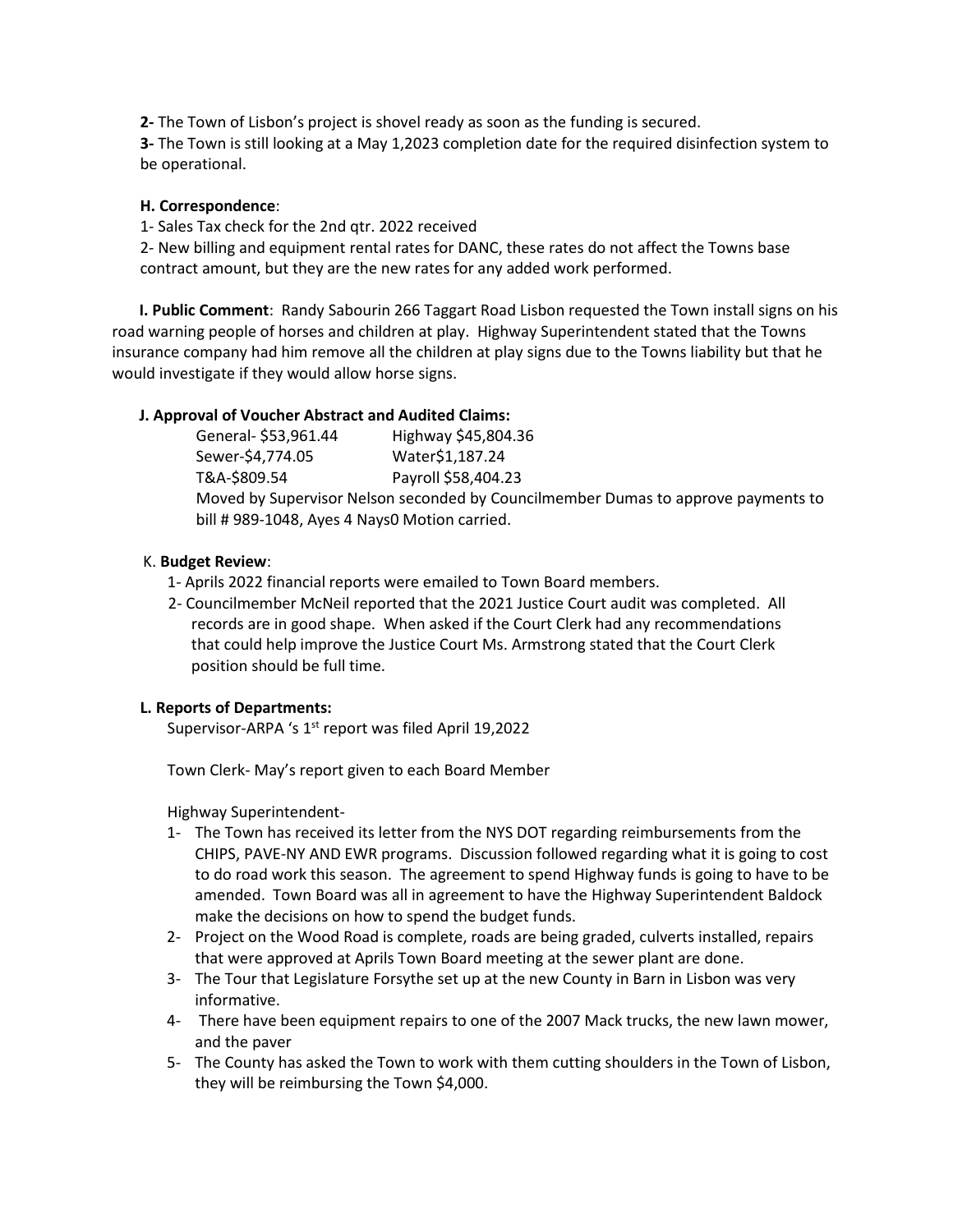Code Enforcement-

1- New home permits are being issued

Motion by Councilmember Dumas seconded by Councilmember Bush to except the reports from all departments Ayes 4 Motion carried.

#### **M. Reports from Boards and Committees:**

Planning Board- no new update on the mining permit to report

Homecoming- Donations have been coming in and the Vendors are signing up. Arrangements are being finalized for the parade and field activities.

Library- Things are going well at the library

#### **N. Action Items:**

1-Resolution to hire Creg Systems as IT Administrator Bill #2022-34 Motion by Councilmember Dumas seconded by Councilmember McNeil Roll Call Supervisor Nelson yes, Councilmember Dumas yes, Councilmember Bush no, Councilmember McNeil yes, absent Deputy Supervisor Putney motion carried

2- Resolution to authorize the transfer of funds Bill # 2022-35 Moved by Councilmember Bush seconded by Councilmember Dumas Roll Call Supervisor Nelson yes, Council member Dumas yes, Council member McNeil yes, Council member Bush yes, Absent Deputy Putney, Motion carried.

3-Resolution to hire a part time Court Clerk Bill # 2022-36 Moved by Councilmember Dumas seconded by Councilmember Bush Discussion followed: Hon. Patricia Fletcher spoke regarding the work ethic, organization skills and attention to detail that the previous court clerk Ms. Erin Armstrong demonstrated. While the Town congratulate' s Ms. Armstrong in her new position she will be missed. Ms. Armstrong has offered to assist in training of the new court clerk Carie Ann Barkley. Ms. Armstrong will be keeping track of her hours and paid \$20.00 an hour and Marc Armstrong \$25.00 an hour Roll call Supervisor Nelson yes Councilmember Dumas yes, Councilmember McNeil yes, Councilmember Bush yes Deputy Supervisor Putney absent Motion carried.

4-Resolution to authorize payment of ARPA Funds to the American Legion Bill # 2022-37 Moved by Councilmember Dumas seconded by Councilmember Bush Roll Call Supervisor Nelson yes, Councilmember Dumas yes, Councilmember Bush yes, Councilmember McNeil yes, Deputy Supervisor Putney absent Motion carried.

5-Resolution regarding Public Hearing on use of ARPA Funds Moved by Councilmember Dumas seconded by Councilmember Bush Roll Call Supervisor Nelson yes, Councilmember Dumas yes, Councilmember Bush yes, Councilmember McNeil yes, Deputy Supervisor Putney absent Motion carried.

6- Resolution to hire seasonal employees at the Beach Campground Moved by Councilmember Bush second by Councilmember Dumas Roll Call: Supervisor Nelson yes Deputy Supervisor Putney absent Councilmember Dumas yes Councilmember Bush yes, Councilmember McNeil yes Motion carried.